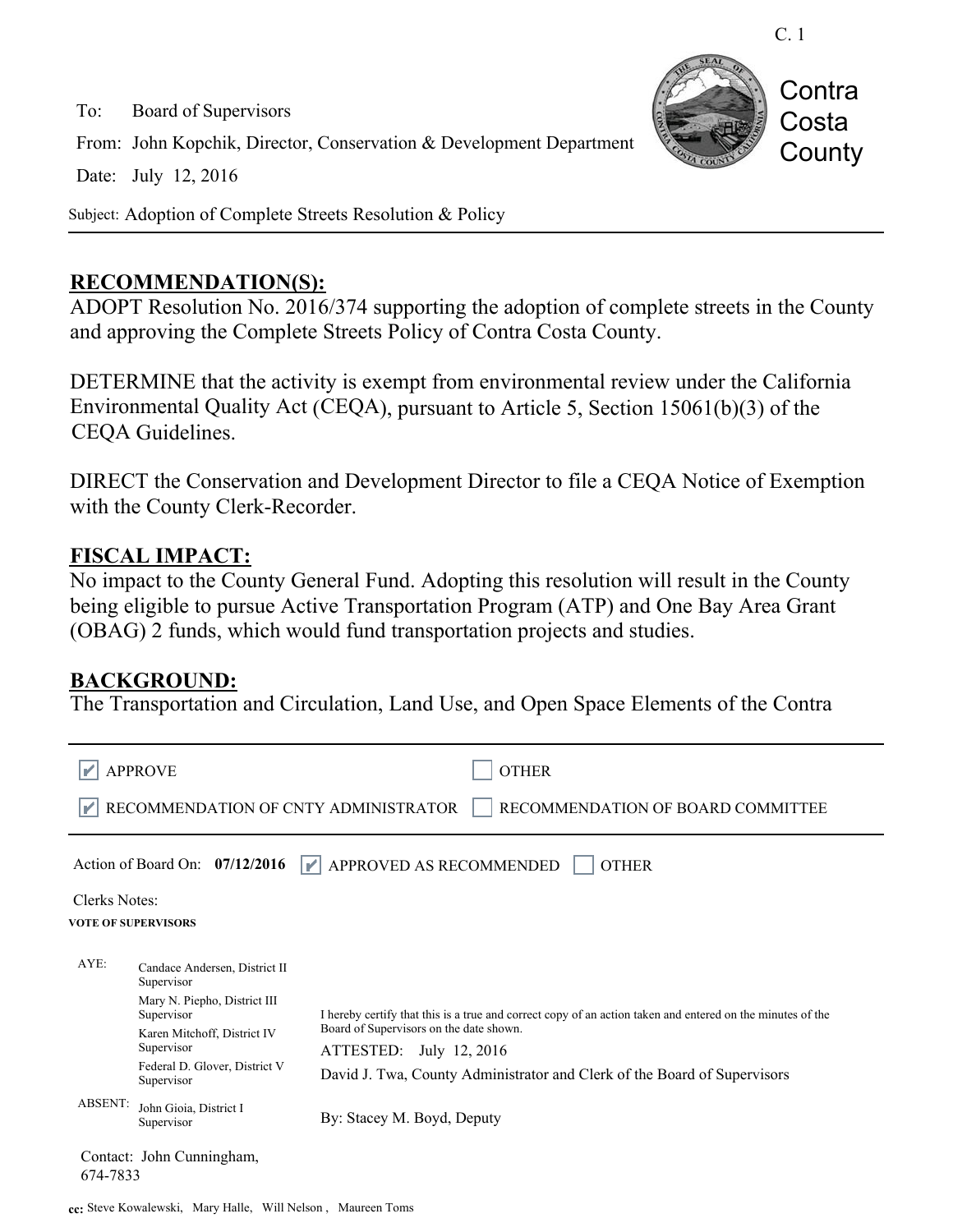Costa County General Plan were amended in April 2008 to support the 'Complete Streets' philosophy. This amendment was intended to ".*..promote the development of bicycle and pedestrian facilities...*" and included the following guidance, "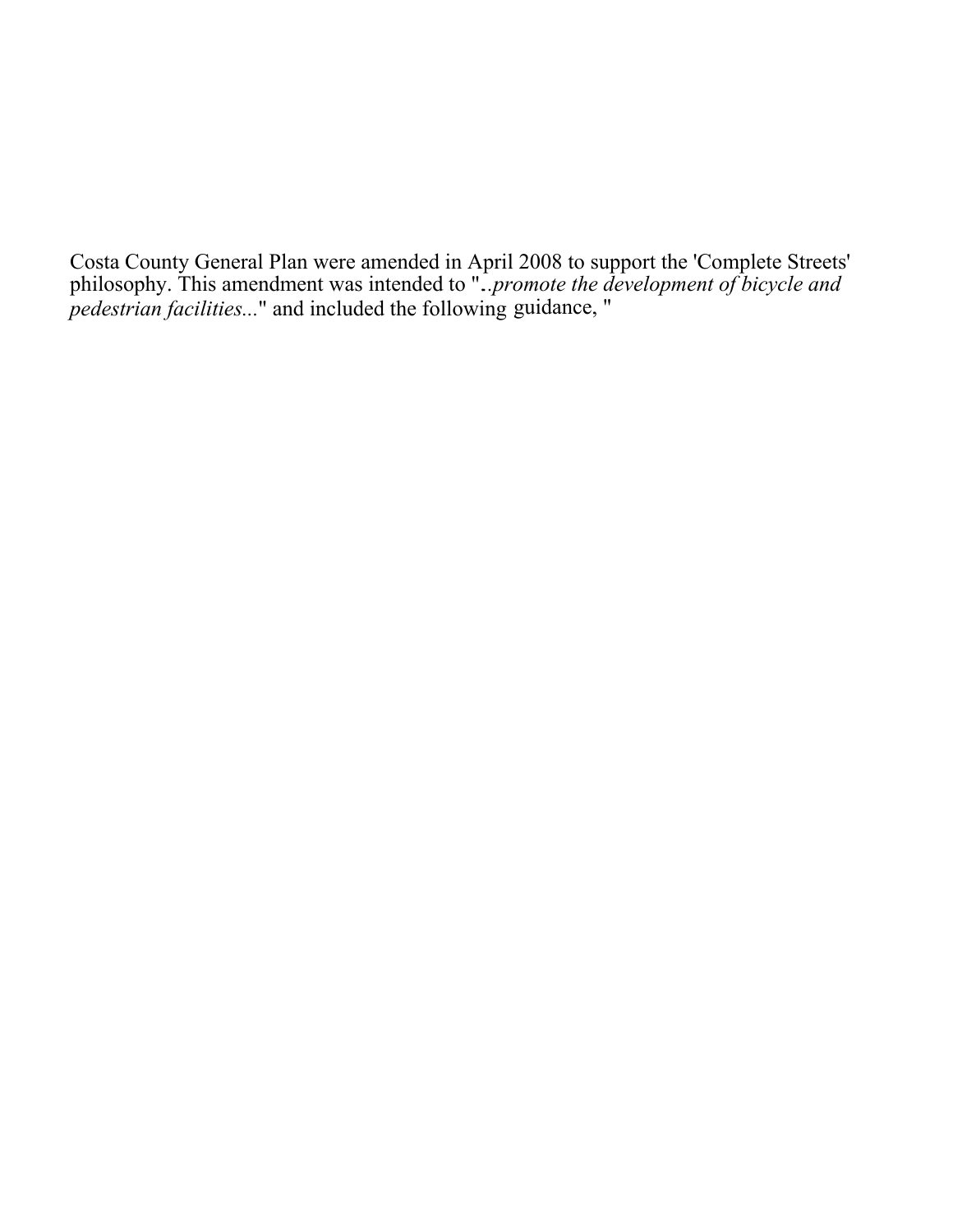## BACKGROUND: (CONT'D)

...establish principles of the "Complete Streets" concept by recognizing that streets serve many users (motorists, bicyclists, and pedestrians) and directs that every effort should be made to accommodate multiple modes of travel (e.g. transit, bicycling, and walking) in the development of the local roadway system *for street design and a road network in the County that accommodates users of all ages and abilities and modes, including bicyclists, pedestrians, and transit.".*

Subsequent to the County's Complete Streets amendment, in September of 2008, the Governor signed the *California Complete Streets Act* (CS Act). The CS Act required local jurisdictions to integrate specific transportation policies that accommodate the needs of all users into the Circulation Element of their General Plans.

Currently, the Metropolitan Transportation Commission (MTC) is in the process of developing its One Bay Area Grant (OBAG) 2 Program for eventual release and call for projects and the State has an active grant cycle under their Active Transportation Program (ATP). One criterion for jurisdictions to be eligible for these grant funds is to adopt a Complete Streets Policy, which can be met in one of two ways:

1. Adopt a Complete Streets resolution that incorporates MTC's nine required complete streets elements (**Exhibit A**), or

- 2. Adopt a significant revision to the circulation element of a General Plan after January
- 1, 2011 that complies with the California Complete Streets Act of 2008.

The County's Transportation and Circulation Element was revised to include the Complete Streets philosophy **prior** to the California Complete Streets Act (and has not been subsequently revised) and more importantly prior to the January 1, 2011 date above. As result, staff is recommending the Board adopt a Complete Streets resolution (Option 1 above) ensuring both the the incorporation of MTC's complete streets elements in their entirety and the County's eligibility for ATP and OBAG2 funds.

Option 2 is not being pursued as staff and Department of Conservation and Development are not currently in a position to process a significant revision to our Transportation and Circulation Element.

## **Additional Detail**

Complete streets concepts are meant to ensure that the needs travelers of all ages and abilities, in a wide variety of modes, are considered in all planning, programming, design, construction, operations, and maintenance activities. Again, Contra Costa County preceded the 2008 Complete Streets Act by five months when a *"General Plan amendment affecting Land Use, Transportation/Circulation, and Open Space Elements as to goals, policies, implementation measures, and maps to promote the development of bicycle/pedestrian facilities*." was approved on April 8, 2008.